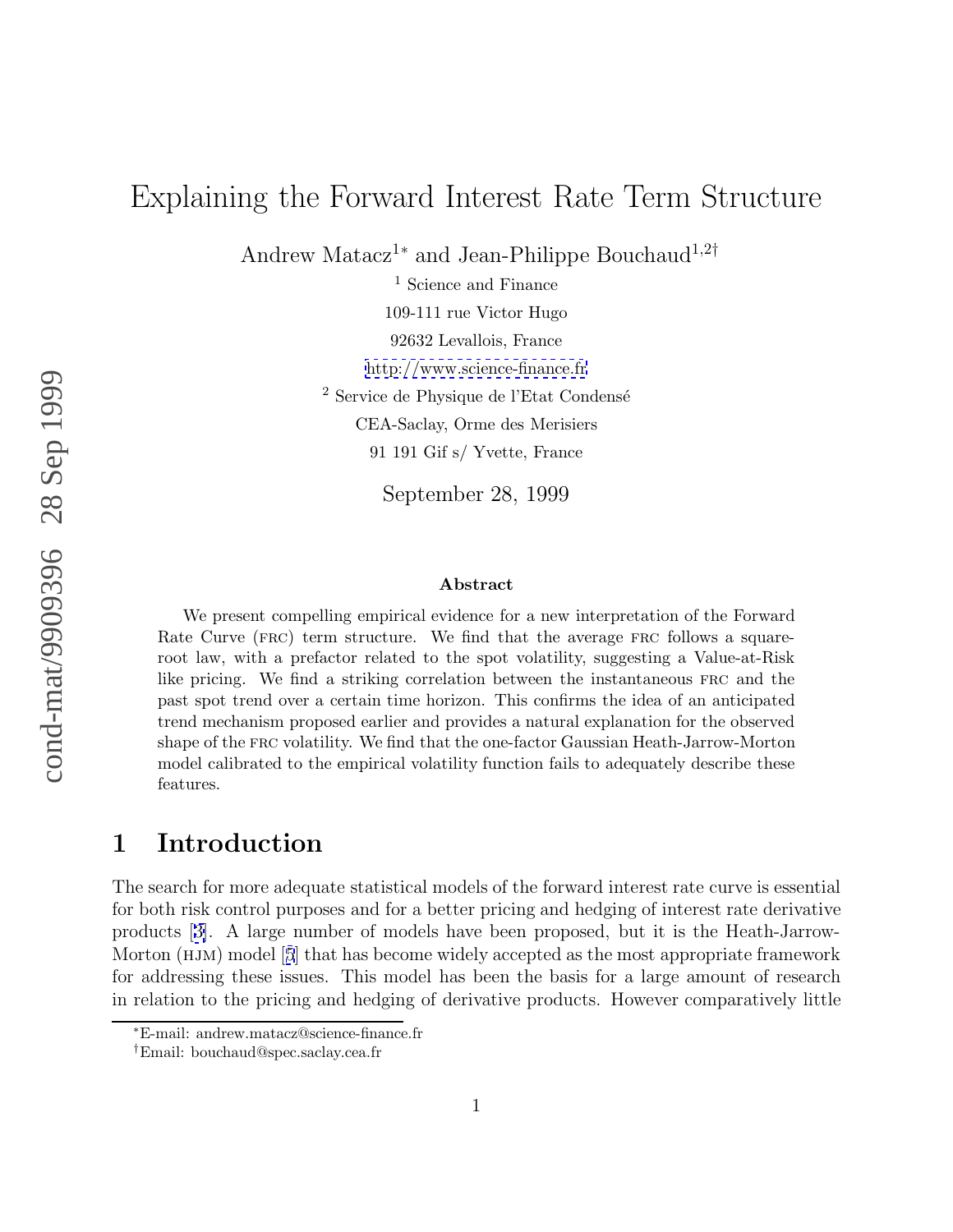<span id="page-1-0"></span>has addressed how well this model describes empirical properties of the forward rate curve  $(FRC).$ 

In a previous paper [[1](#page-7-0)], a series of observations concerning the U.S. FRC in the period 1991-96 were reported, which were in disagreement with predictions of the standard models. These observations motivated a new interpretation of FRC dynamics.

• First, the average shape of the FRC is well fitted by a square-root law as a function of maturity, with a prefactor very close to the spot rate volatility. This strongly suggests that the forward rate curve is calculated by the money lenders using a Value-at-Risk (VaR) like procedure, and not, as assumed in standard models, through an averaging procedure. More precisely, since the forward rate  $f(t, \theta)$  is the agreed value at time t of what will be the value of the spot rate at time  $t + \theta$ , a VaR-pricing amounts to writing:

$$
\int_{f(t,\theta)}^{\infty} dr' P_M(r', t + \theta | r, t) = p,
$$
\n(1.1)

where  $r(t)$  is the value of the spot rate at time t and  $P_M$  is the market implied probability of the future spot rate at time  $t + \theta$ . The value of p is a constant describing the risk-averseness of money lenders. The risk is that the spot rate at time  $t + \theta$ ,  $r(t + \theta)$ , turns out be larger than the agreed rate  $f(t, \theta)$ . This probability is equal to p within the above VaR pricing procedure. If  $r(t)$  performs a simple unbiased random walk, then Eq. (1.1) indeed leads to  $f(t, \theta) = r(t) + A(p)\sigma_r\sqrt{\theta}$ , where  $\sigma_r$  is the spot rate volatility and  $A(p)$  is some function of p.

• Second, the volatility of the forward rate is found to be 'humped' around  $\theta = 1$  year. This can be interpreted within the above VaR pricing procedure as resulting from a time dependent *anticipated trend*. Within a VaR-like pricing, the FRC is the envelope of the future anticipated evolution of the spot rate. On average, this evolution is unbiased, and the average frc is a simple square-root. However, at any particular time  $t$ , the market actually anticipates a future trend. It was argued in [[1](#page-7-0)] that this trend is determined by the past historical trend of the spot rate itself over a certain time horizon. In other words, the market looks at the past and extrapolates the observed trend in the future. This means that the probability distribution of the spot,  $P_M(r', t+\theta|r, t)$ , is not centered around r but includes a maturity dependent bias whose magnitude depends on the historical spot trend. However, the market also knows that its estimate of the trend will not persist on the long run. The magnitude of this bias effect is expected to peak for a certain maturity and this can explain the volatility hump.

The aim of this paper is two fold. First we wish to empirically test the new interpretation of the frc dynamics outlined above. Specifically, we report measurements over several different data-sets, of the shape of the average frc and the correlation between the instantaneous frc and the past spot trend over a certain time horizon. We have investigated the empirical behaviour of the FRC of four different currencies (USD, DEM, GBP and AUD), in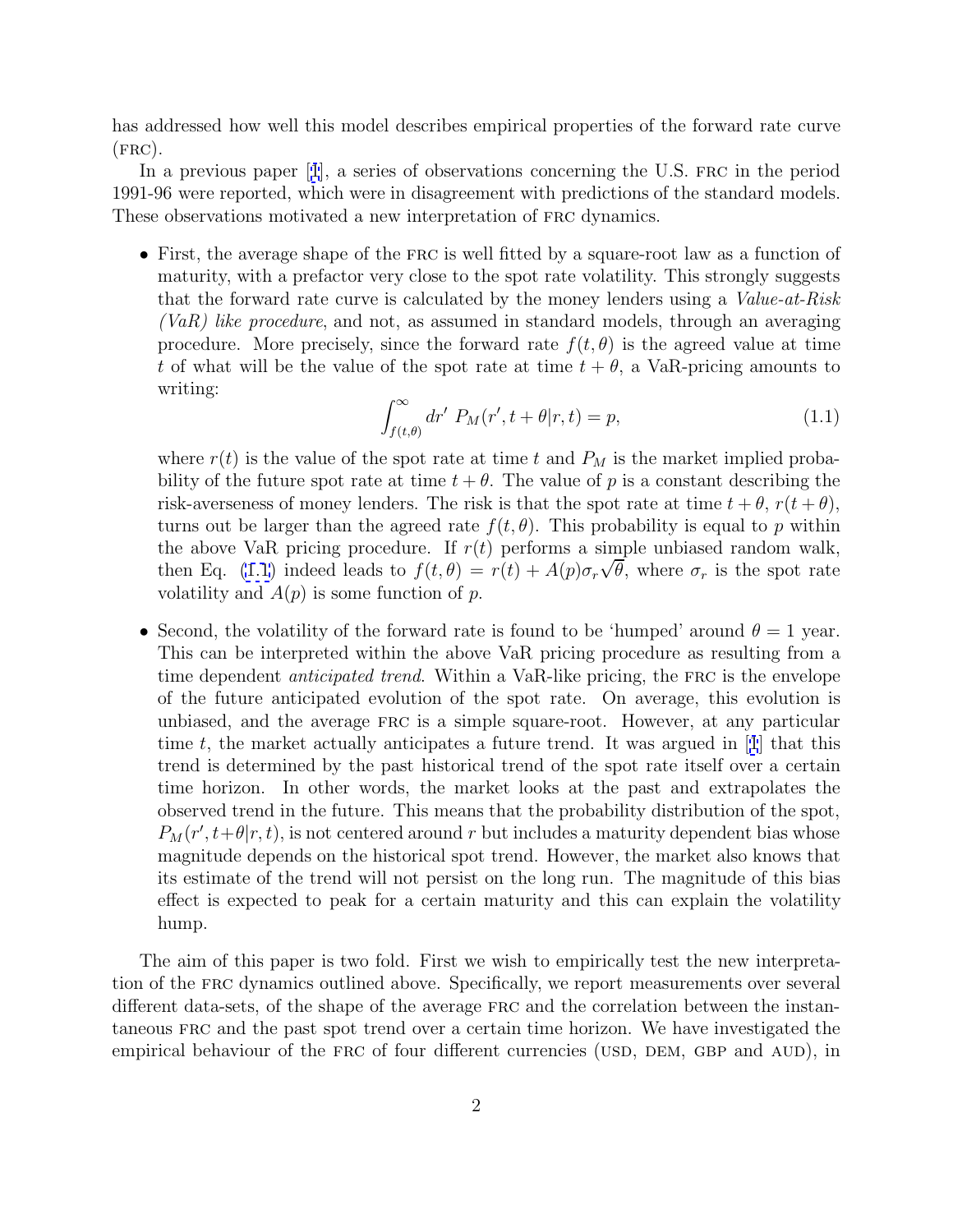the period 1987-1999 for the usp and 1994-1999 for the other currencies. Full report of the results can be found in  $[2]$  $[2]$ . Here we only present detailed results for the USD 94-99, but we also discuss relevant results obtained with the other data-sets. Second, for USD 94-99, we wish to compare these empirical results with the predictions of the one-factor Gaussian HJM model fitted to the empirical volatility.

### **2 Empirical Results**

Our study is based on data sets of daily prices of futures contracts on 3 month forward interest rates. In the USD case the contract and exchange was the Eurodollar CME-IMM contract. In practice, the futures markets price three months forward rates for *fixed* expiration dates, separated by three month intervals. Identifying three months futures rates to instantaneous forward rates (the difference is not important here), we have available time series on forward rates  $f(t, T_i - t)$ , where  $T_i$  are fixed dates (March, June, September and December of each year), which we have converted into fixed maturity (multiple of three months) forward rates by a simple linear interpolation between the two nearest points such that  $T_i-t \leq \theta \leq T_{i+1}-t$ . In our notation we will identify  $f(t, \theta)$  as the forward rate with fixed maturity  $\theta$ . This corresponds to the Musiela parameterization. The shortest available maturity is  $\theta_{\min} = 3$ months, and we identify  $f(t, \theta_{\min})$  to the spot rate  $r(t)$ . For the USD 94-99 data-set discussed here, we had 38 maturities with the maximum maturity being 9.5 years. We will define the 'partial' spread  $s(t, \theta)$ , as the difference between the forward rate of maturity  $\theta$  and the spot rate:  $s(t, \theta) = f(t, \theta) - r(t)$ . The theoretical time average of  $O(t)$  will be denoted as  $\langle O(t) \rangle$ . We will refer to empirical averages (over a finite data set) as  $\langle O(t)\rangle_e$ . For infinite datasets the two averages are the same.

First we consider the average frc, which can be obtained from empirical data by averaging the partial spread  $s(t, \theta)$ :

$$
\langle s(t,\theta) \rangle_e = \langle f(t,\theta) - r(t) \rangle_e. \tag{2.1}
$$

In Figure 1 we show the average FRC  $\langle s(t, \theta) \rangle_e$ , along with the following best fit:

$$
\langle s(t,\theta) \rangle_e = a \Big( \sqrt{\theta} - \sqrt{\theta_{\min}} \Big). \tag{2.2}
$$

As first noticed in [\[1](#page-7-0)], the average curve can be quite satisfactorily fitted by a simple squareroot law. The corresponding value of a (in  $\%$  per  $\sqrt{day}$ ) is 0.049 which is very close to the daily spot volatility 0.047 (which we shall denote by  $\sigma_r$ ). We have found precisely the same qualitative behaviour for our 12 year USD data-set and also for the GBP and AUD. The only exception was the steep DEM average FRC which can be explained by its low average spot level [[2\]](#page-7-0). We have therefore greatly strengthened – with much more empirical data – the proposal of ref. [[1](#page-7-0)] that the frc is on average fixed by a VaR-like procedure, specified by Eq. [\(1.1](#page-1-0)) above.

In figure 2 we show the empirical volatility for the USD, defined as:

$$
\sigma(\theta) = \sqrt{\langle \Delta f^2(t, \theta) \rangle_e}, \qquad \sigma(\theta_{\min}) \equiv \sigma_r, \qquad (2.3)
$$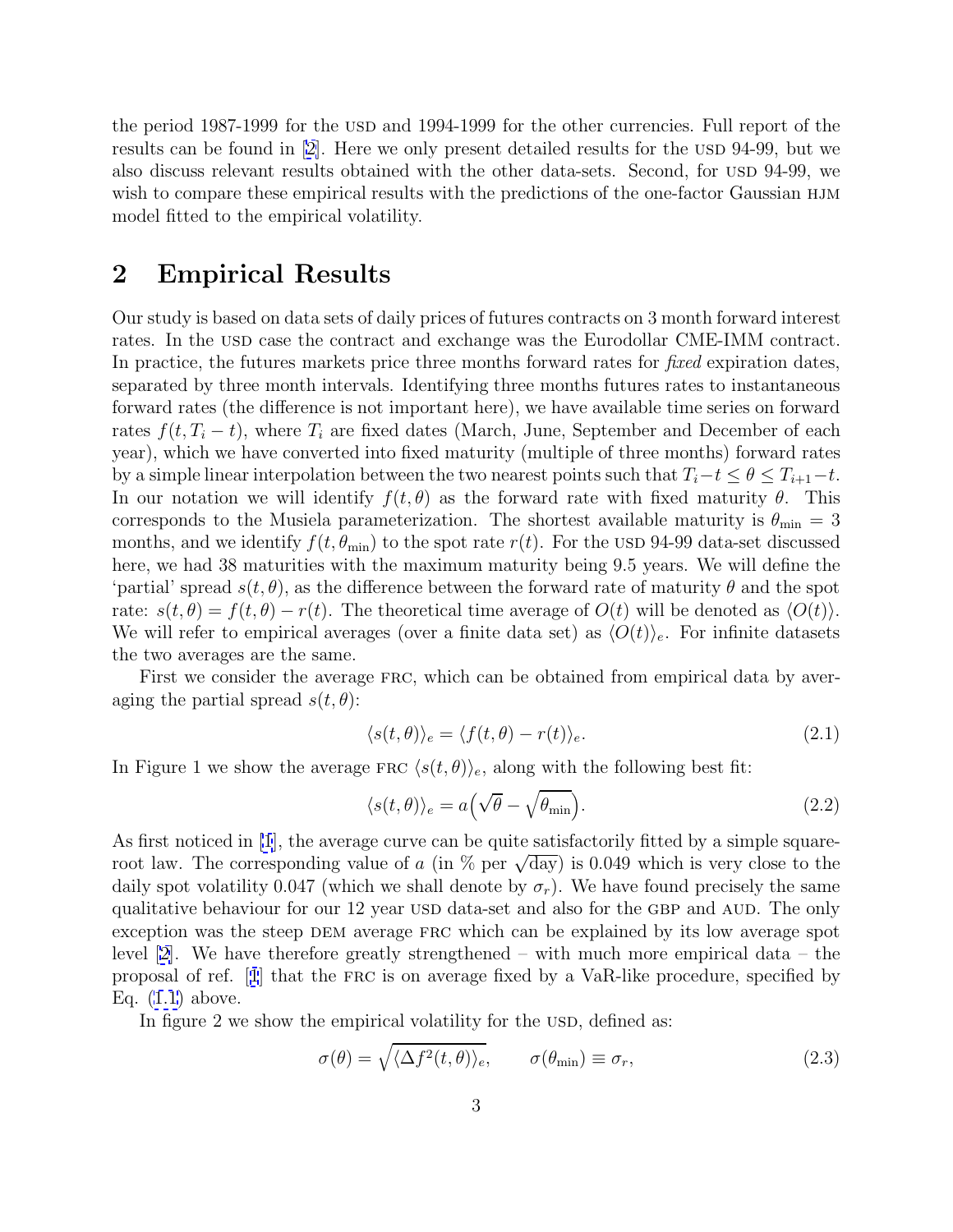where  $\Delta f(t, \theta)$  denotes the daily increment in the forward rates. We see a strong peak in the volatility at 1 year [[3](#page-7-0), [4](#page-7-0), [1](#page-7-0)]. For all the data-sets we have studied the volatility shows a steep initial rise between the spot rate and 6-9 months forward [[2](#page-7-0)]. We also show the fit of the function:

$$
\sigma(\theta) = 0.061 - 0.014 \exp\left(-1.55(\theta - \theta_{\min})\right) + 0.074 \left(\theta - \theta_{\min}\right) \exp\left(-1.55(\theta - \theta_{\min})\right). (2.4)
$$

It is not a priori clear why the FRC volatility should universally be strongly increasing for the first few maturities. This is actually in stark contrast to the Vasicek model [\[3\]](#page-7-0) where the volatility is exponentially decaying with maturity. We will see that this universal feature is naturally explained with the anticipated trend proposal.

We have studied the FRC 'deformation' determined empirically by:

$$
y(t,\theta) = f(t,\theta) - r(t) - \langle s(t,\theta) \rangle_e.
$$
 (2.5)

By construction the deformation process vanishes at  $\theta_{\min}$  and has zero mean. For the first few maturities we have observed that this quantity is strongly correlated with the past trend in the spot. Therefore, in accordance with the anticipated trend proposal, we consider the following simple one-factor model:

$$
f(t, \theta) = r(t) + \langle s(t, \theta) \rangle + \mathcal{R}(\theta)b(t). \tag{2.6}
$$

The function  $b(t)$  is the 'anticipated trend' which by construction has zero mean. One of the main proposals of [\[1](#page-7-0)] was that the anticipated trend reflects the past trend of the spot rate. In other words, the market extrapolates the observed past behaviour of the spot to the nearby future. Here we consider a trend of the form:

$$
b(t) = \int_{-\infty}^{t} e^{-\lambda_b(t-t')} dr(t'), \qquad (2.7)
$$

which corresponds to an exponential cut-off in the past and is equivalent to an Ornstein-Uhlenbeck process for  $b(t)$ . We have also considered a simple flat window cut-off in [\[2\]](#page-7-0). We choose here to calibrate  $\mathcal{R}(\theta)$  to the volatility. Neglecting the contribution of all drifts, we find from Eq's.  $(2.6)$  and  $(2.7)$  that the two are related simply by:

$$
\sigma(\theta) = \sigma_r [1 + \mathcal{R}(\theta)]. \tag{2.8}
$$

In accordance with the observed short-end behaviour of the FRC volatility, we require  $\mathcal{R}(\theta)$ to be positive and strongly increasing for the first few maturities. In our interpretation of the short-end of the FRC, as described quantitatively by Eq's  $(2.6-8)$ , this universal feature is a consequence of the markets extrapolation of the spot trend into the future.

To determine the parameter  $\lambda_b$  in Eq. (2.7), we propose to measure the following average error:

$$
E = \sqrt{\langle \left( y(t,\theta) - \mathcal{R}(\theta)b(t) \right)^2 \rangle}.
$$
 (2.9)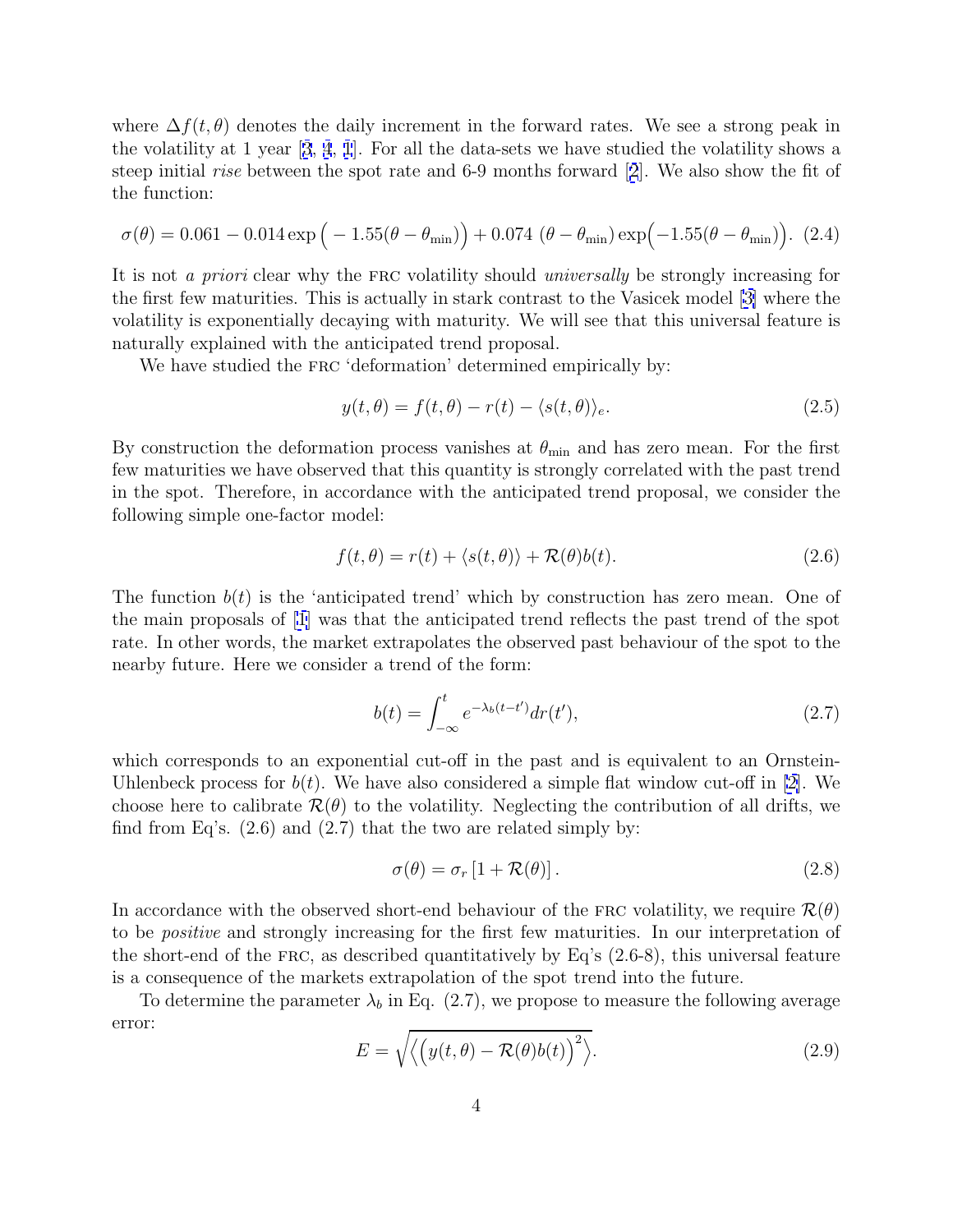To measure E, we must first extract the empirical deformation  $y(t, \theta)$  using Eq. (2.5). We then determine  $b(t)$  using the empirical spot time series and Eq.  $(2.7).$ <sup>1</sup> The error E will have a minimum for some  $\lambda_b$ . This is the time-scale where the deformation and anticipated trend match up best, thereby fixing the values of  $\lambda_b$ . <sup>2</sup> In Figure 3 we plot the error E, against the parameter  $\lambda_b^{-1}$ , used in the simulation of  $b(t)$ . We consider  $\theta = 6$  months which is the first maturity beyond the spot-rate. We see a clear minimum demonstrating a strong correlation between the deformation and anticipated trend. For a flat window model the minimum is even more pronounced [\[2](#page-7-0)]. These results indicate the clear presence of a dynamical time-scale around 100 trading days. We have observed that the time-scale obtained is independent of the maturity used [\[2\]](#page-7-0). In Figure 4 we plot the empirical deformation against  $\mathcal{R}(\theta) b(t)$ , where we have set  $\lambda_b^{-1} = 100$  trading days. Indeed, we visually confirm a very close correlation. Here we have restricted ourselves to a one-factor model for ease of presentation. In [\[2\]](#page-7-0) we consider a two and three-factor version of our model where the definition of the deformation now includes the subtraction of a long spread component. In this case we observe improved and very striking correlations that persist even up to 2 years forward of the spot! For the other data-sets the strength of the correlation is not as strong; however the same qualitative features are clearly present.

### **3 Comparison with HJM**

It is important to understand whether the popular HJM framework [[5](#page-7-0)] can capture the empirical properties discussed here. The stationary one-factor Gaussian hjm model is described by:

$$
f(t, \theta) = f(t_i, t - t_i + \theta) + \int_{t_i}^t ds \ \nu(t + \theta - s) + \int_{t_i}^t \sigma(t + \theta - s) dW(s), \tag{3.1}
$$

where:

$$
\nu(\theta) = \sigma(\theta) \int_0^{\theta} d\theta' \ \sigma(\theta') - \lambda \sigma(\theta), \tag{3.2}
$$

 $\lambda$  is the market price of risk and dW is a Brownian motion. The average FRC is given by:

$$
\langle s(t,\theta)\rangle_{\tau} = f(t_i, \tau + \theta) - f(t_i, \tau) + \int_{\tau}^{\tau + \theta} du \ \nu(u) - \int_0^{\theta} du \ \nu(u), \ \ \tau = t - t_i,
$$
 (3.3)

which corresponds to an average over a finite time period  $\tau$ . For comparisons with our empirical average FRC, we can consider  $\tau$  to be 5 years which was the approximate length of our dataset. There are 3 separate contributions to the average frc. First is the contribution of the initial frc. In this case the initial frc was somewhat steeper than the average frc. Yet its contribution to the average FRC is still roughly a factor of 3 less than the observed average. We can expect the magnitude of this contribution to decrease with increasing  $\tau$ .

<sup>&</sup>lt;sup>1</sup>In this empirical determination of  $b(t)$  we actually use detrended spot increments, defined as  $d\hat{r}(t)$  =  $dr(t) - \langle dr \rangle_e$ .<br><sup>2</sup>Note that E is also simply the average error between the empirical forward rates and the model forward

rates as given by Eq. (2.6).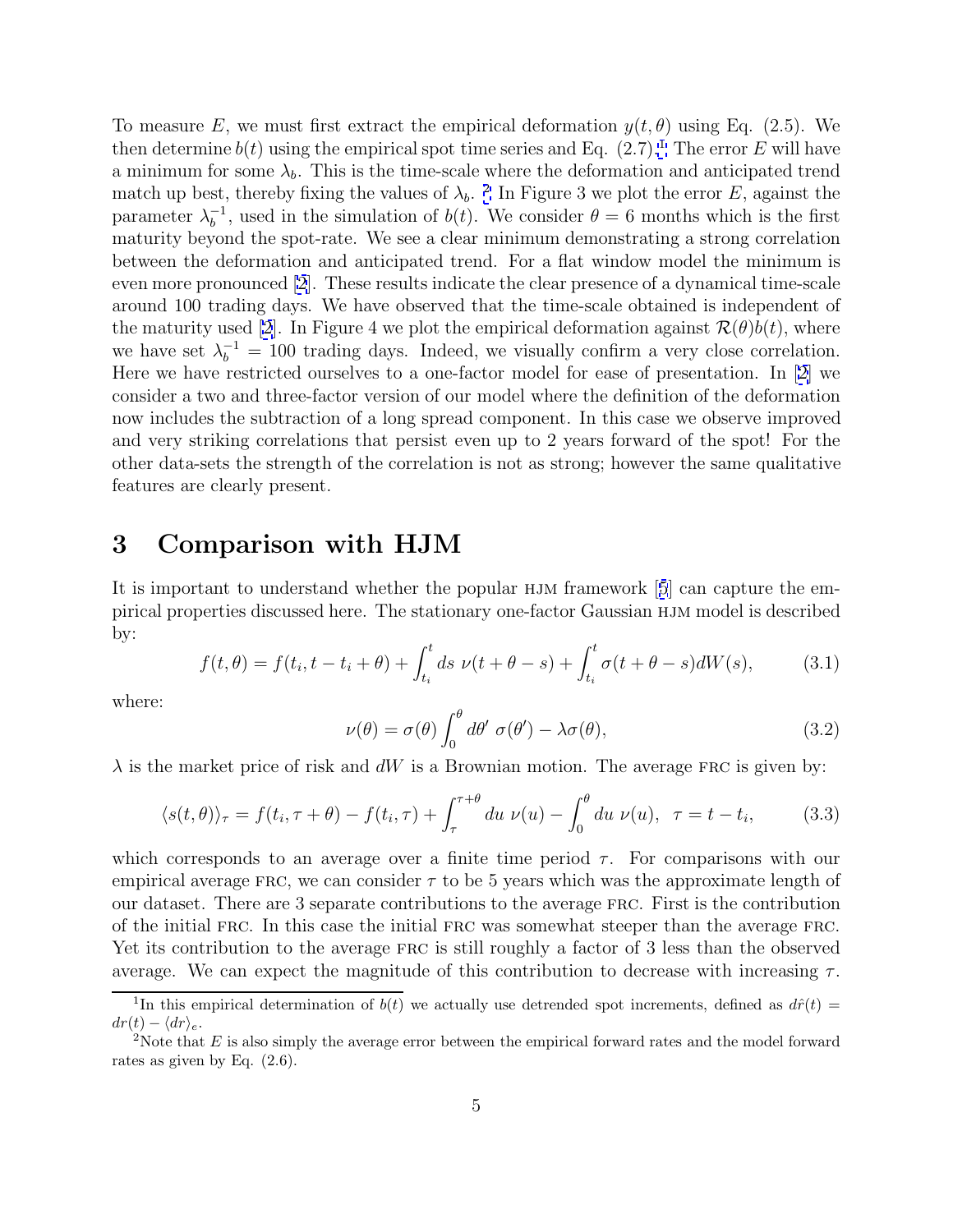The second contribution comes from the  $\sigma^2$  factor in Eq. (3.2). The magnitude of this contribution grows linearly with  $\tau$ . Yet even for  $\tau = 10$  years we find that the size of this term is very small, at least a factor of 10 smaller than the observed average frc for the early maturities. This term can therefore be neglected. More interesting is the contribution of the market price of risk term. We can show that this contribution is always negative for some initial region of the FRC if  $\sigma(\theta) > \sigma_r$  for all  $\theta$ . We found that this condition holds for all the data-sets we studied [\[2](#page-7-0)]. This negative contribution has a maximum at  $\sigma(\theta) = \sigma(\tau + \theta) \simeq \sigma(\theta_{\text{max}})$ . Assuming the volatility is constant for large maturities, we find the market price of risk contribution takes the  $\tau$  independent form:

$$
\langle s(t,\theta) \rangle_{\lambda} \simeq \lambda \left[ \int_0^{\theta} du \; \sigma(u) - \theta \sigma(\theta_{\text{max}}) \right]. \tag{3.4}
$$

In figure 1 we show a plot of Eq. (3.4) where we use the empirical volatility Eq. (2.4) and choose  $\lambda = 4.4$  (per  $\sqrt{year}$ ) which gives a best fit to the average FRC; it is clear that this fit is very bad, in particular compared to the simple square-root fit described above. In the usd case the market price of risk contribution is only negative for the first maturity since the USD has a very strong volatility peak. However for the other data-sets it occurs for much longer maturities or may remain negative for the entire maturity spectrum. Clearly the HJM model completely fails to account for our empirical results regarding the average FRC.

The next question to address is whether the HJM model can explain the striking correlation observed between the deformation and anticipated trend. We do this by calculating Eq.  $(2.9)$ , where all averages are calculated with respect to the HJM model Eq.  $(3.1)$  calibrated to the empirical volatility. As before we have also calibrated  $\mathcal{R}(\theta)$  to the empirical volatility via Eq.  $(2.8)$ . An immediate problem arises because, as we have seen, the HJM average FRC cannot be calibrated to the empirical average frc. As a result the average deformation will no longer have the required zero mean. We will ignore this problem by defining the deformation as Eq. (2.5) but with the empirical average frc now replaced by the hjm average frc. In this case we find the finite  $\tau$  contributions of Eq. (2.9) are negligible and tend to zero for large  $\tau$ . The result is plotted in figure 3 where we again consider  $\theta = 6$  months. We see that the hjm model fails to adequately account for the strong anticipated trend effect observed here and more strikingly in  $[2]$ . This is even after we have, in effect, assumed that the HJM model does describe the correct average frc. On the other hand, our model is very close in spirit to the strong correlation limit of the 'two-factor' spot rate model of Hull-White [[6\]](#page-7-0), which was introduced in an *ad hoc* way to reproduce the volatility hump. Although phrased differently, this model assumes in effect the existence of an anticipated trend following an Ornstein-Uhlenbeck process driven by the spot rate [[2\]](#page-7-0). It would be interesting to understand better the precise relation, if any, between this model and the  $HJM$  framework [[7](#page-7-0)].

Our main conclusions are as follows. We confirm with much more data that the average frc indeed follows a simple square-root law, with a prefactor closely related to the spot volatility. This strengthens the idea of a VaR-like pricing of the FRC proposed in  $[1]$  $[1]$ . We also confirm the striking correlation between the instantaneous frc and the past spot trend over a certain time horizon. This provides a clear empirical confirmation of the anticipated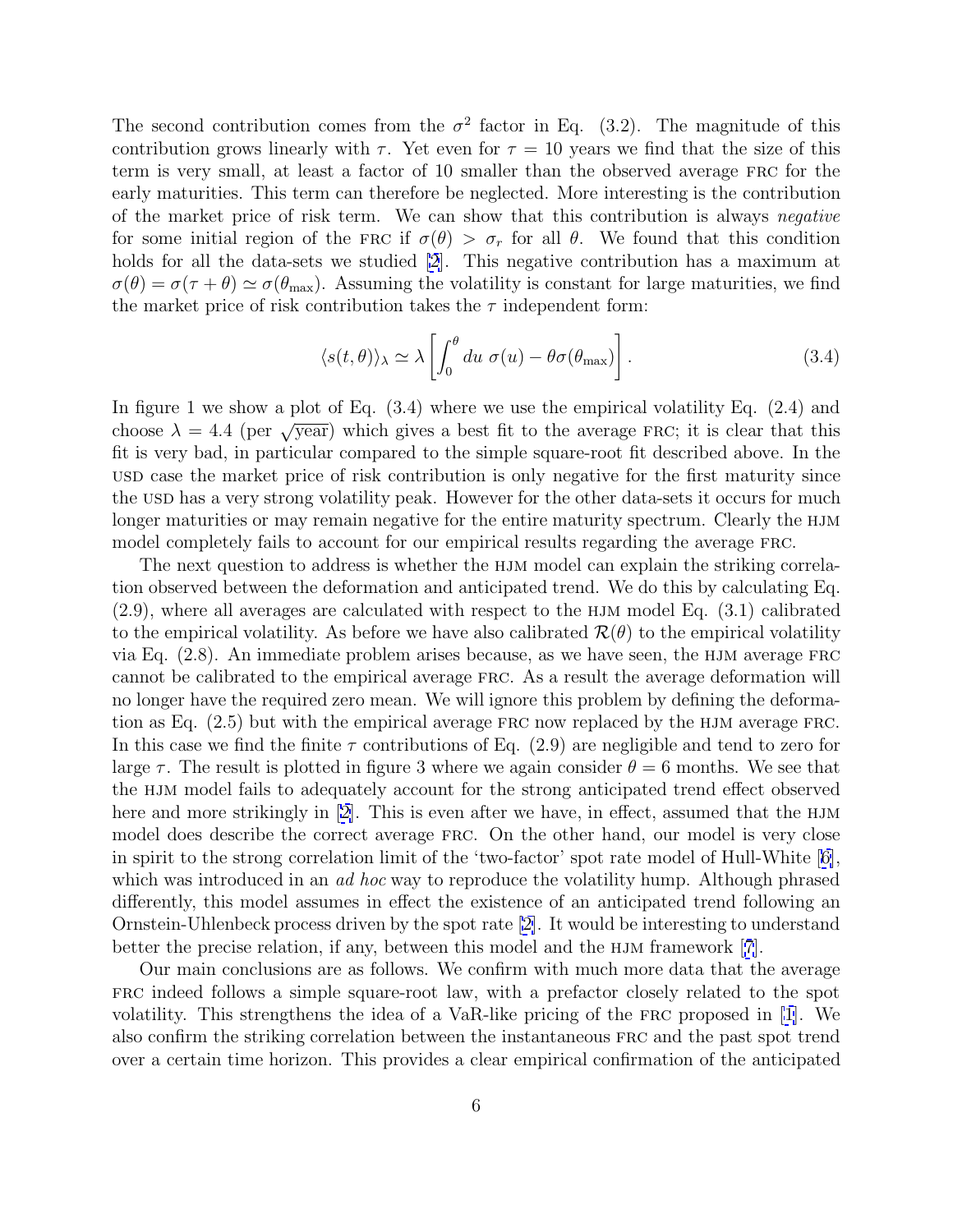trend mechanism first proposed in [[1\]](#page-7-0). This mechanism provides a natural explanation for the universal qualitative shape of the frc volatility at the short end of the frc. This point is particularly important since the short end of the curve is the most liquid part of the curve, corresponding to the largest volume of trading (in particular on derivative markets). Interest rate models have evolved towards including more and more factors to account for the dynamics of the frc. Yet our study suggests that after the spot, it is the spot trend which is the most important model component. Finally, we saw that the one-factor Gaussian hjm model calibrated to the empirical volatility fails to adequately describe the qualitative features discussed here. We presented a simple one-factor version of a more complete model described in [[2\]](#page-7-0), which is consistent with the above interpretation.

A natural extension of our work is to adapt the general method for option pricing in a non-Gaussian world detailed in [\[8](#page-7-0)] to interest rate derivatives. Work in this direction is in progress.

#### **Acknowledgments:**

We thank J. P. Aguilar, P. Cizeau, R. Cont, O. Kwon, L. Laloux, M. Meyer, A. Tordjman and in particular M. Potters for many interesting discussions.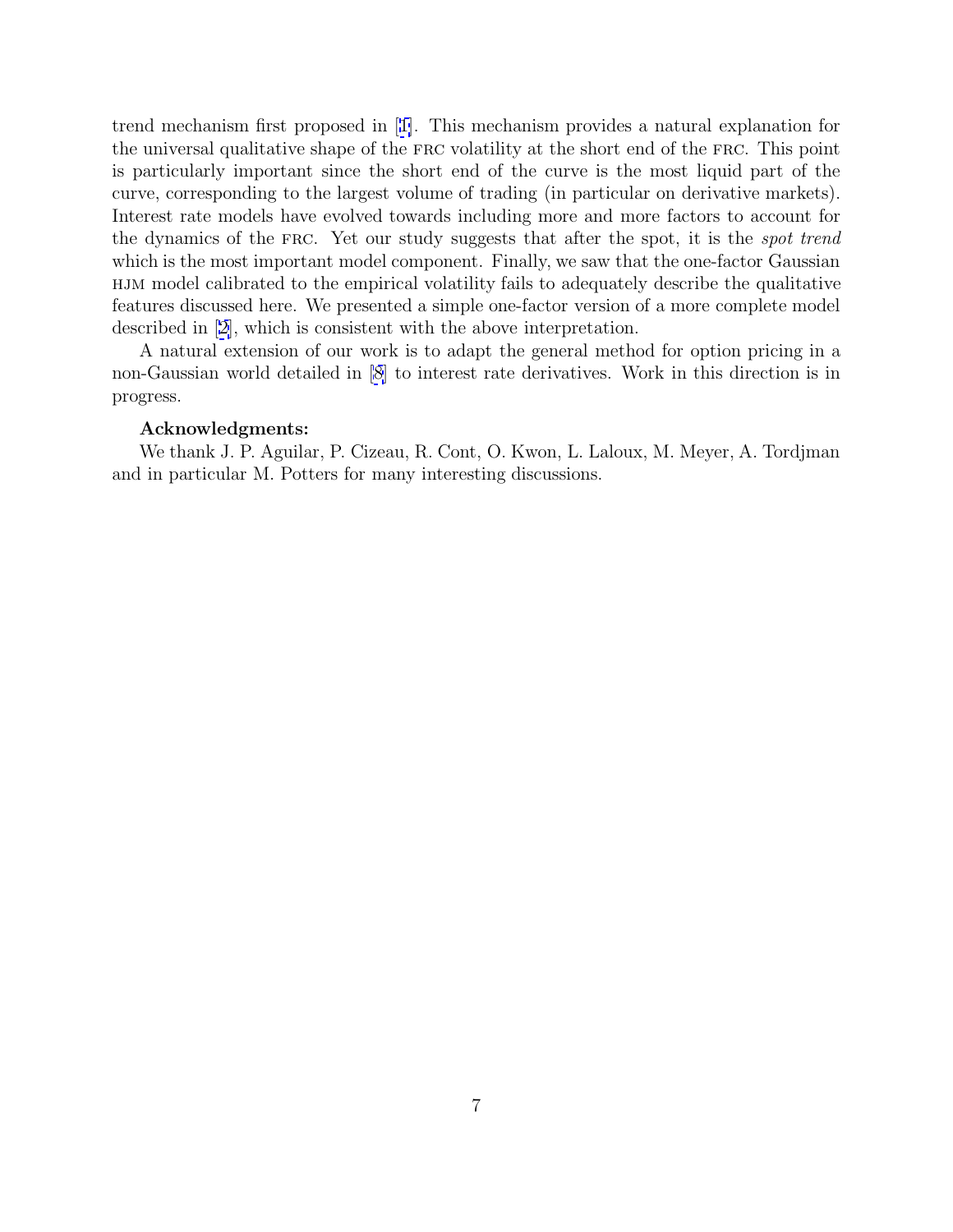# <span id="page-7-0"></span>**References**

- [1] J.P. Bouchaud, N. Sagna, R. Cont, N. ElKaroui, M. Potters, risk Magazine, July 1998; J.P. Bouchaud, N. Sagna, R. Cont, N. ElKaroui, M. Potters, Phenomenology of the interest rate curve, to appear in Applied Mathematical Finance (1999). Available at: <http://www.science-finance.fr>
- [2] A. Matacz and J.P. Bouchaud, An empirical investigation of the forward interest rate term structure (1999), to appear in I.J.T.A.F. Available at: [http://www.science](http://www.science-finance.fr)[finance.fr](http://www.science-finance.fr)
- [3] J. Hull (1997), Options, futures and other derivative securities, Prentice-Hall.
- [4] J.M. Moraleda, A. Pelsser, Forward vs. Spot Interest Rate models, Working Paper, Erasmus University, Rotterdam (1997).
- [5] D. Heath, R. Jarrow and A. Morton, Bond pricing and the term structure of interest rates: A new methodology for contingent claim valuation, Econometrica **60**, (1992), 77-105.
- [6] J. Hull and A. White, Numerical procedures for implementing term structure models II: two-factor models, Journal of Derivatives, **Winter**, (1994), 37-48.
- [7] C. Chiarella and O. Kwon, *Classes of Interest Rate Models Under the* HJM Framework, Working Paper, School of Finance and Economics, UTS (1999). Available at: [http://www.bus.uts.edu.au/fin&](http://www.bus.uts.edu.au/fin)econ/qf/
- [8] J.P. Bouchaud and M. Potters, *Theory of Financial Risk*, (Aléa-Saclay, Eyrolles, Paris, 1997). Available at:<http://www.science-finance.fr>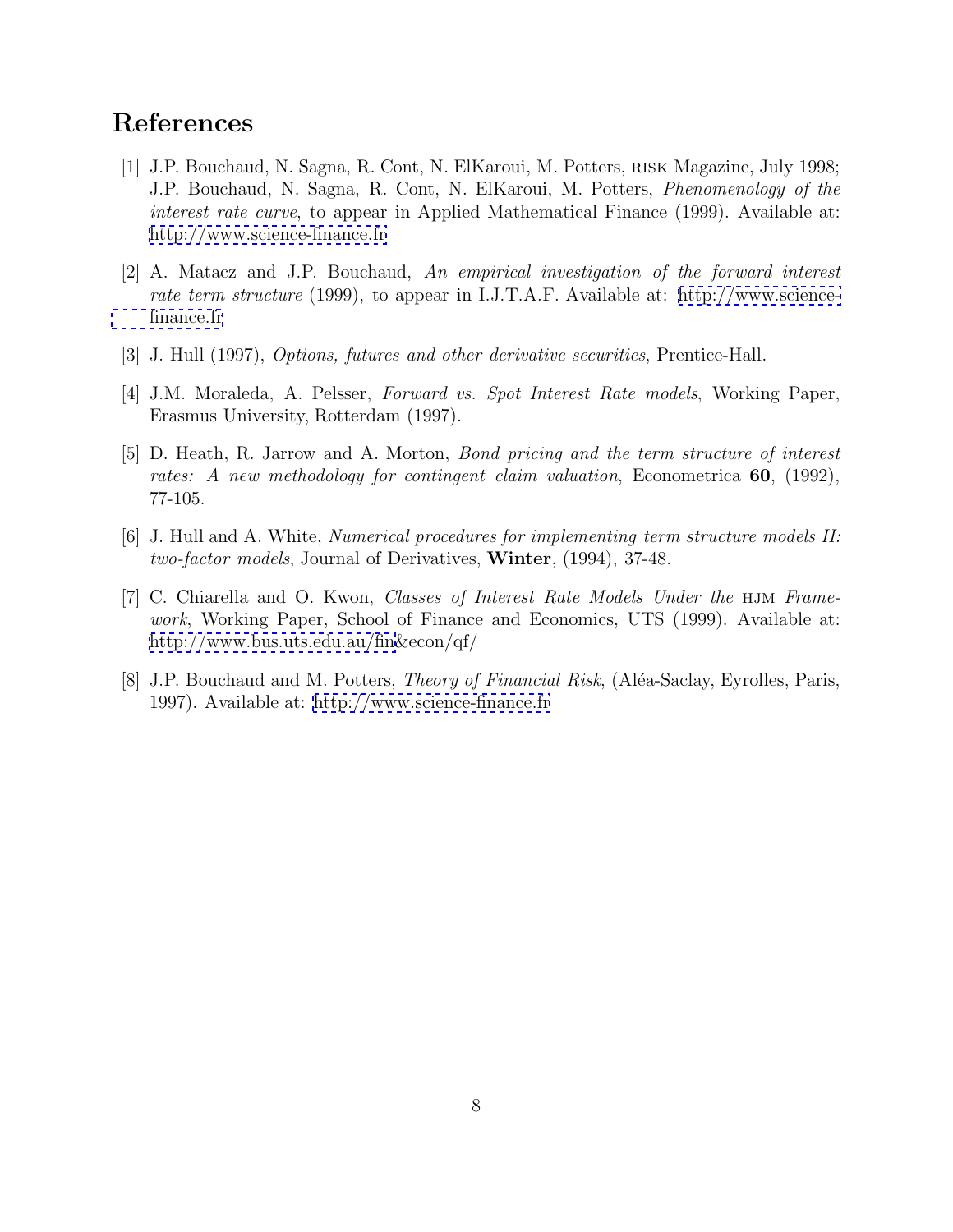

Figure 1: The average FRC for USD 94-99, given empirically by Eq.  $(2.1)$ , and a best fit to Eq. (2.2). Also shown is the best fit of Eq. (3.4) which is the market price of risk contribution to the average FRC in the HJM framework. This figure demonstrates that the USD average frc is well fitted by a square root law with a prefactor given approximately by the spot volatility. The HJM framework fails to adequately describe this behaviour.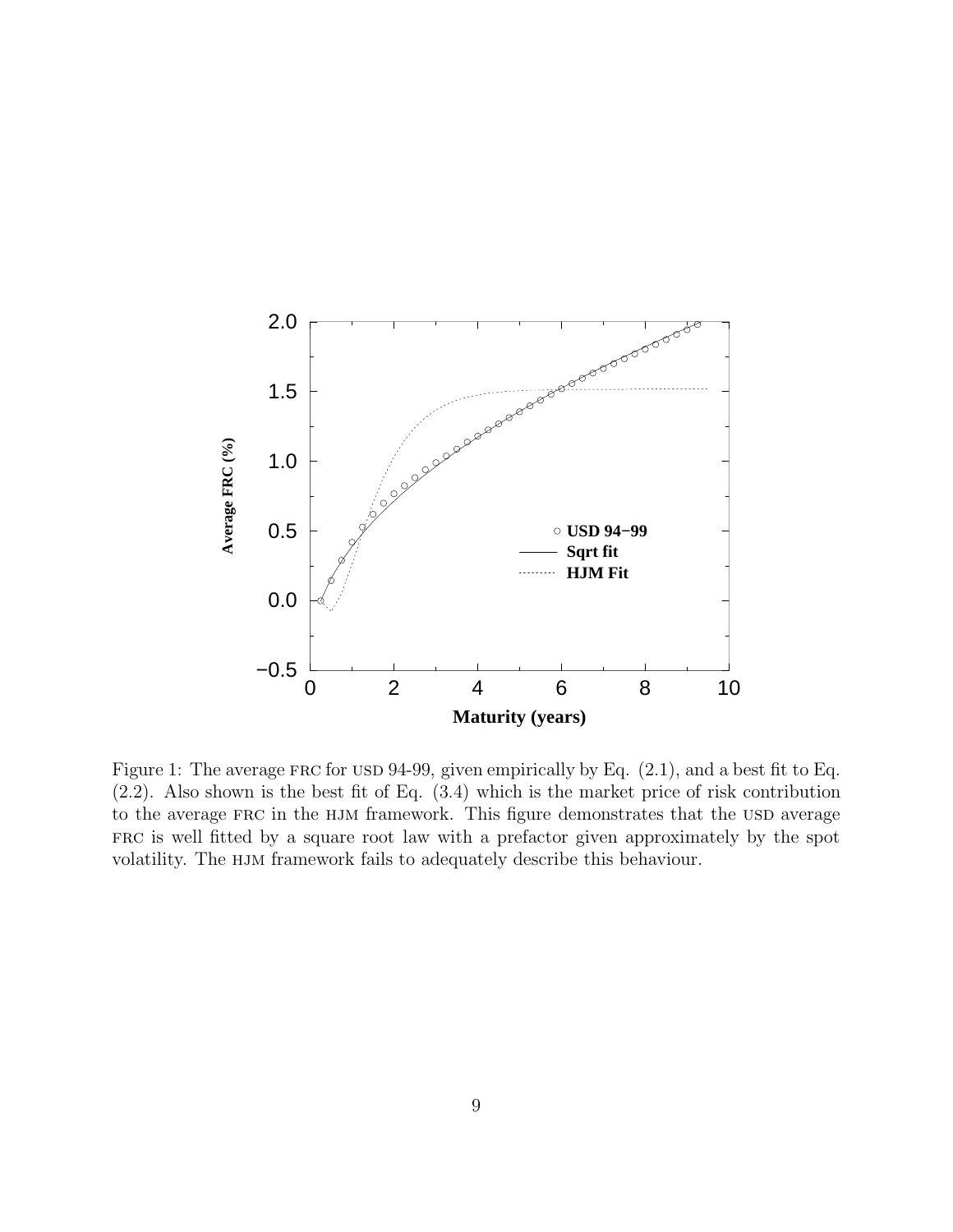

Figure 2: Empirical FRC volatility for USD 94-99 in units of  $\%$  per square-root day. The empirical volatility is given by Eq.  $(2.3)$ . Also shown is the fit of Eq.  $(2.4)$ . The figure demonstrates that the FRC volatility has a strong peak around a maturity of 1 year.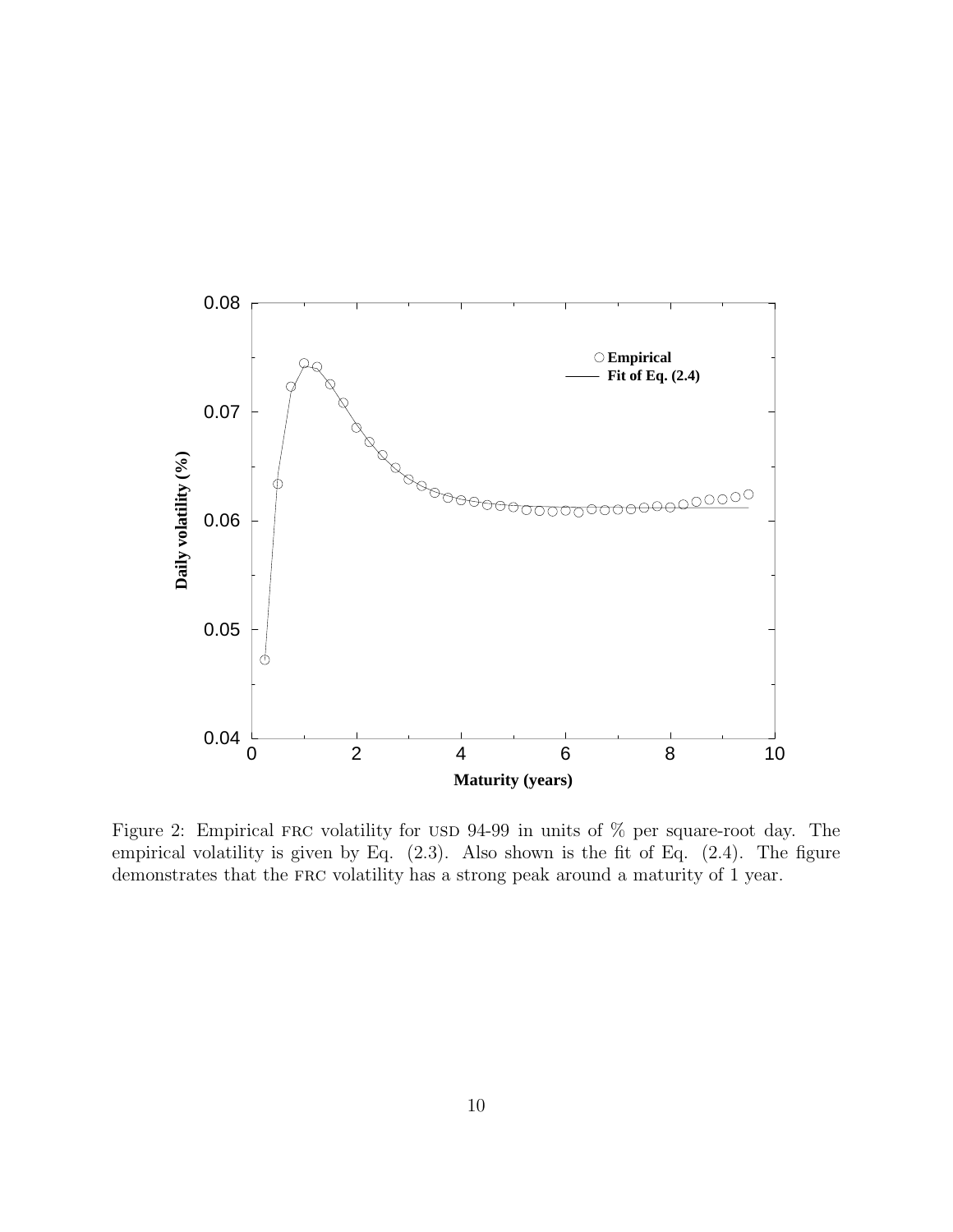

Figure 3: Plot of the error Eq. (2.9), for  $\theta = 6$  months, against the parameter  $\lambda_b^{-1}$ , where for the simulation of  $b(t)$  we have used Eq. (2.7). Also shown is the error predicted by the one-factor Gaussian HJM model calibrated to the empirical volatility function. This figure demonstrates a strong correlation between the deformation and anticipated trend along with the clear presence of dynamical time-scale in the USD FRC. The HJM model fails to adequately describe these features.